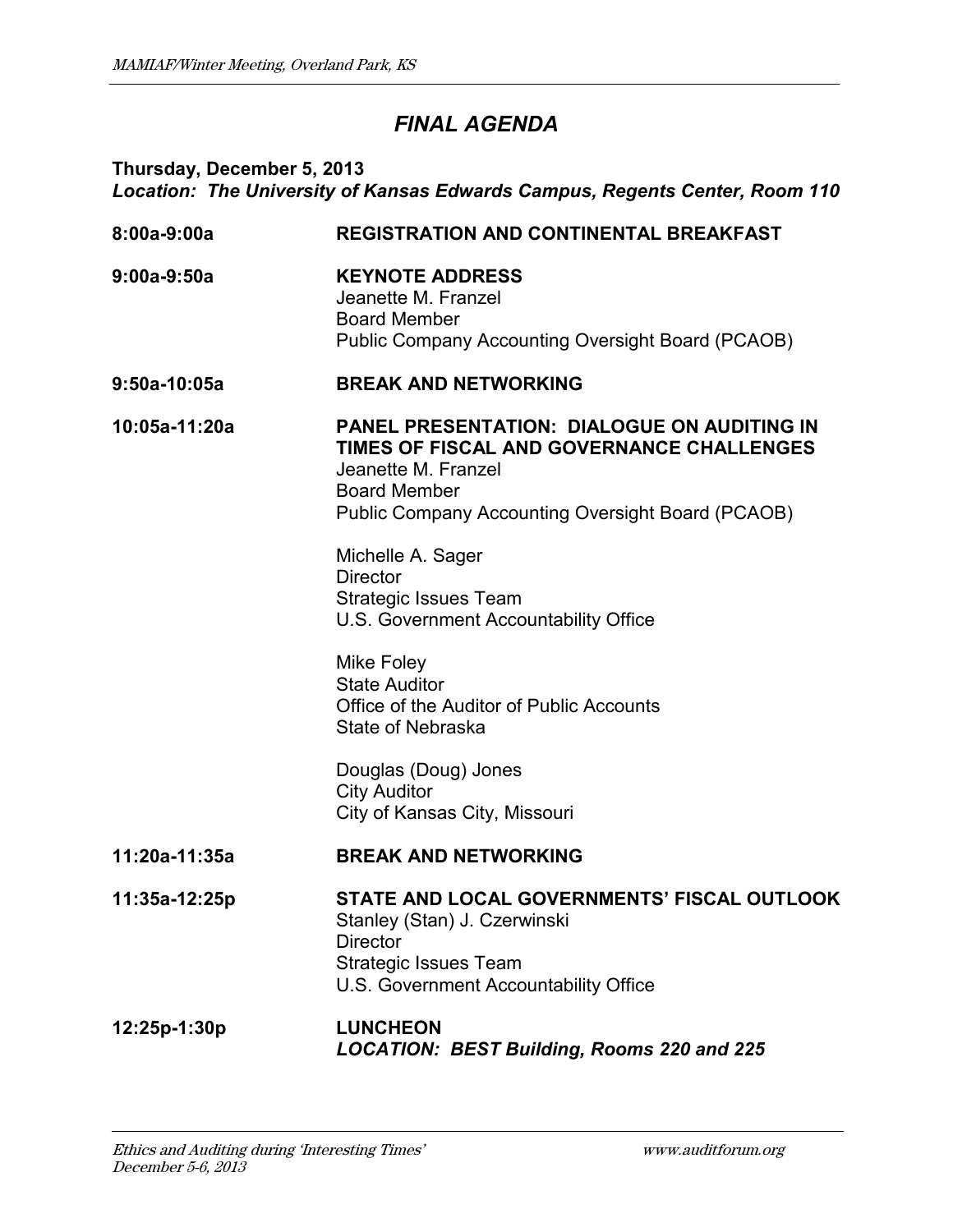## **Thursday, December 5, 2013 (Continued)** *Location: The University of Kansas Edwards Campus, Regents Center, Room 110*

| 1:30p-1:50p   | <b>BUSINESS MEETING</b><br>D. Scot Loyd, Chair<br>Mid-America Intergovernmental Audit Forum                                                                    |
|---------------|----------------------------------------------------------------------------------------------------------------------------------------------------------------|
| 1:50p-2:40p   | <b>FRAUD AUDITING</b><br>Craig L. Greene<br>Forensic Accountant, Expert Witness, and<br><b>Fraud Examination Partner</b><br>McGovern & Greene, LLP             |
| 2:40p-2:55p   | <b>BREAK AND NETWORKING</b>                                                                                                                                    |
| 2:55p-3:45p   | <b>FRAUD AUDITING (CONTINUED)</b><br>Craig L. Greene<br>Forensic Accountant, Expert Witness, and<br><b>Fraud Examination Partner</b><br>McGovern & Greene, LLP |
| $3:45p-4:00p$ | <b>BREAK AND NETWORKING</b>                                                                                                                                    |
| 4:00p-5:00p   | <b>AUDITOR INDEPENDENCE</b><br>AND STOCKTON, CA'S BANKRUPTCY<br>F. Michael (Mike) Taylor<br>Director of Internal Audit<br>Hanover County, Virginia             |
| 5:00p         | <b>ADJOURNMENT</b>                                                                                                                                             |